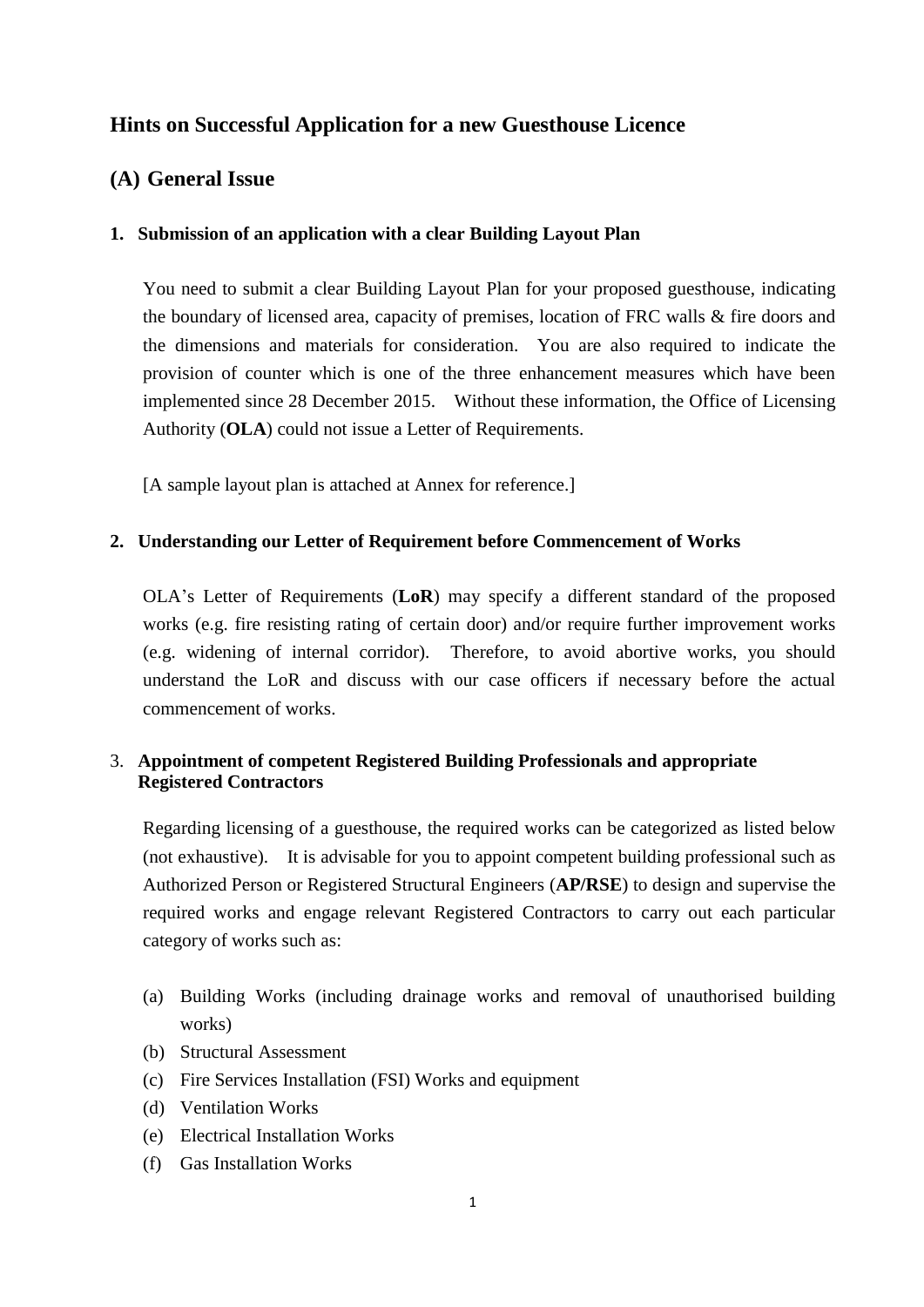### 4. **Submission of all required documents together with the Report of Completion**

To facilitate the processing of your application, you or your consultant should keep and submit all required invoices, certificates, reports, plans, record photos etc. as listed in the Report of Completion (**RoC**) Form attached to the LoR when you report the completion to the OLA. In the absence of the required documents, OLA could not verify the compliance of licensing requirements and hence will delay compliance inspection as well as the issuance of licence.

Before submission of the RoC Form you should ensure that building layout plan, FSI plan, drainage plan and ventilation plan are reflecting the actual works completed at your premises. If deviation is noted during compliance inspection, submission of revised plan will be required.

## **(B) Building Safety Requirements**

### **5. Documentary Proof for Building Works**

Some alteration works (e.g. addition works on cantilever structures) may require prior approval and consent under the Buildings Ordinance (cap.123) form the Buildings Department (BD) before actual commencement of works.

Some building works may be Minor Works (e.g. addition of internal partition) as set out in the Building (Minor Works) Regulation and should follow the simplified procedures under the Minor Works Control System. There are 126 items of Minor Works categorized into 3 Classes according to their degree of complexity and risk. Each Class of Minor Works has their specific requirements on the appointed person who has to (i) prepare and sign the prescribed plan and (ii) submit the required documents before commencement and after completion of works within the specified time. For more details, please visit BD website: [https://www.bd.gov.hk](https://www.bd.gov.hk/)

The premises should not be associated with any unauthorised building works. They should be removed prior to the submission of RoC Form.

Copies of the approved plans, certification on completion of the approved building works and the acknowledgement of completion by BD and all documents submitted for Minor Works items shall be submitted to the OLA with the RoC Form.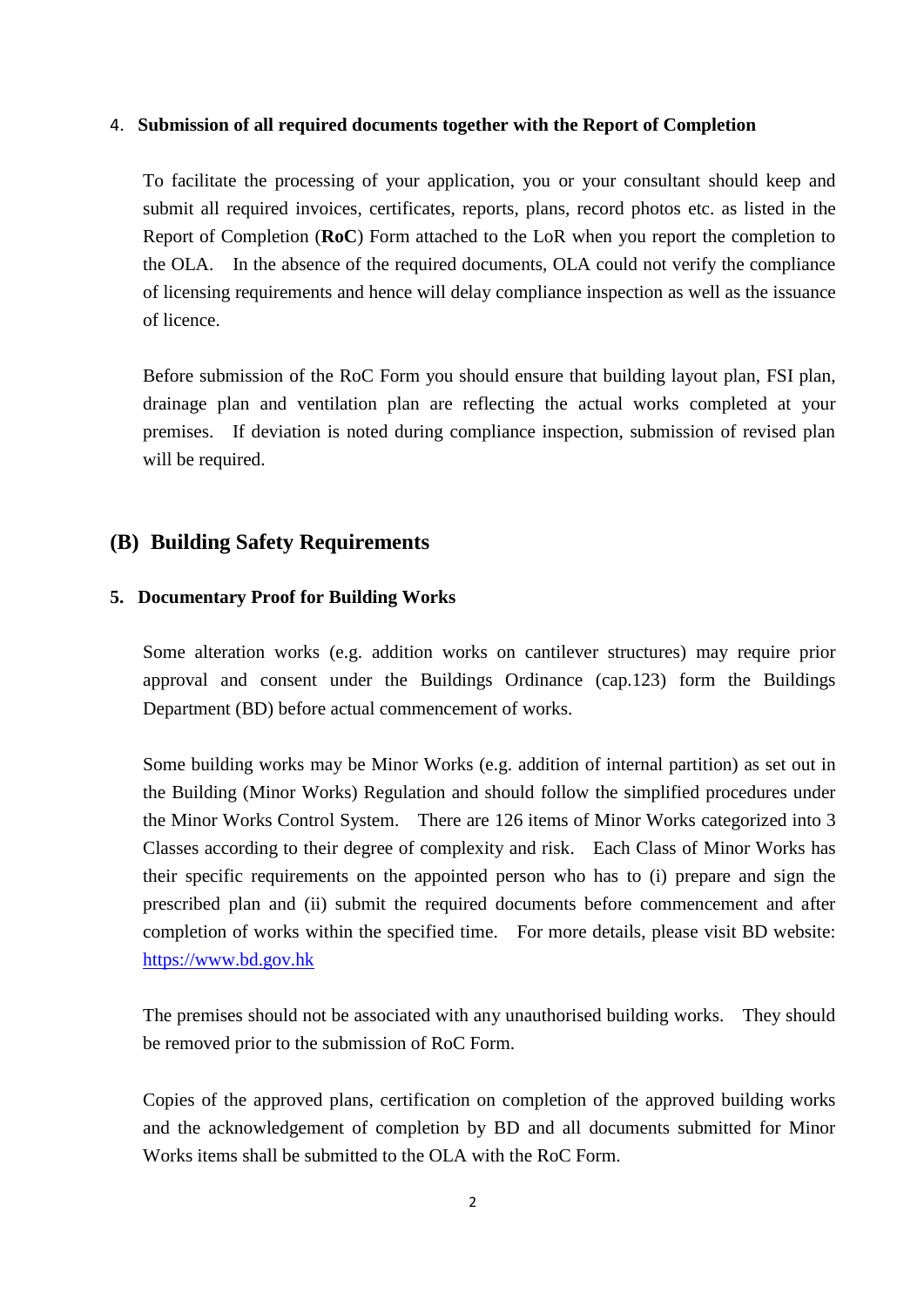### **6. Structural Assessment**

OLA may require the submission of structural assessment report prepared by an AP/RSE for consideration. Addition of raised floors and solid partition usually require such submission. You should indicate them on the building layout plan at the application stage.

### **7. Documentary Proof for Fire Resisting Rating (FRR) of Walls and Doors**

Fire resisting walls and doors will inhibit the spread of fire within the premises and to other part of the building. Valid test reports/certificates, fire assessment reports and delivery invoice of the building materials (including fire collars if applicable – see item 9 below) and fire doors shall be submitted to the OLA with the RoC Form for verifying that they have been used/erected on site and are up to the required safety standard.

All fire doors should be installed with self-closing devices. Door catch or clothes hooks are not permitted on fire doors as they will affect their fire resisting performance. Notice of "FIRE DOOR TO BE KEPT CLOSED" should be provided on both sides of fire doors.

#### **8. Documentary Proof for Waterproofing Works at Bathrooms/Toilets**

Water seepage will not only create nuisance to the neighbourhood but also have detrimental effect on structural elements of the building. Suitable waterproofing materials should be applied to the structural concrete slab of the toilets/bathrooms to prevent water seepage. If raised floor is made of cement sand or other solid construction, the raised floor should be laid on top of a suitable waterproofing material. The delivery invoice and catalogue of the waterproofing material and the progress photos for applying it at the premises shall be submitted to the OLA with the RoC Form.

### **9. As-built Drainage Plan**

Drainage layout plan should be submitted prior to the commencement of works. Final as-built drainage plan showing the actual alignment of the completed drainage pipes shall also be submitted with the RoC Form for OLA's consideration. If uPVC pipe is passing through a fire resisting wall, the opening on the wall shall be adequately protected by fire collar or solid construction to maintain the fire resisting performance in case of fire.

Condensate pipes for air-conditioning system should be connected to the rainwater drainage system of the building.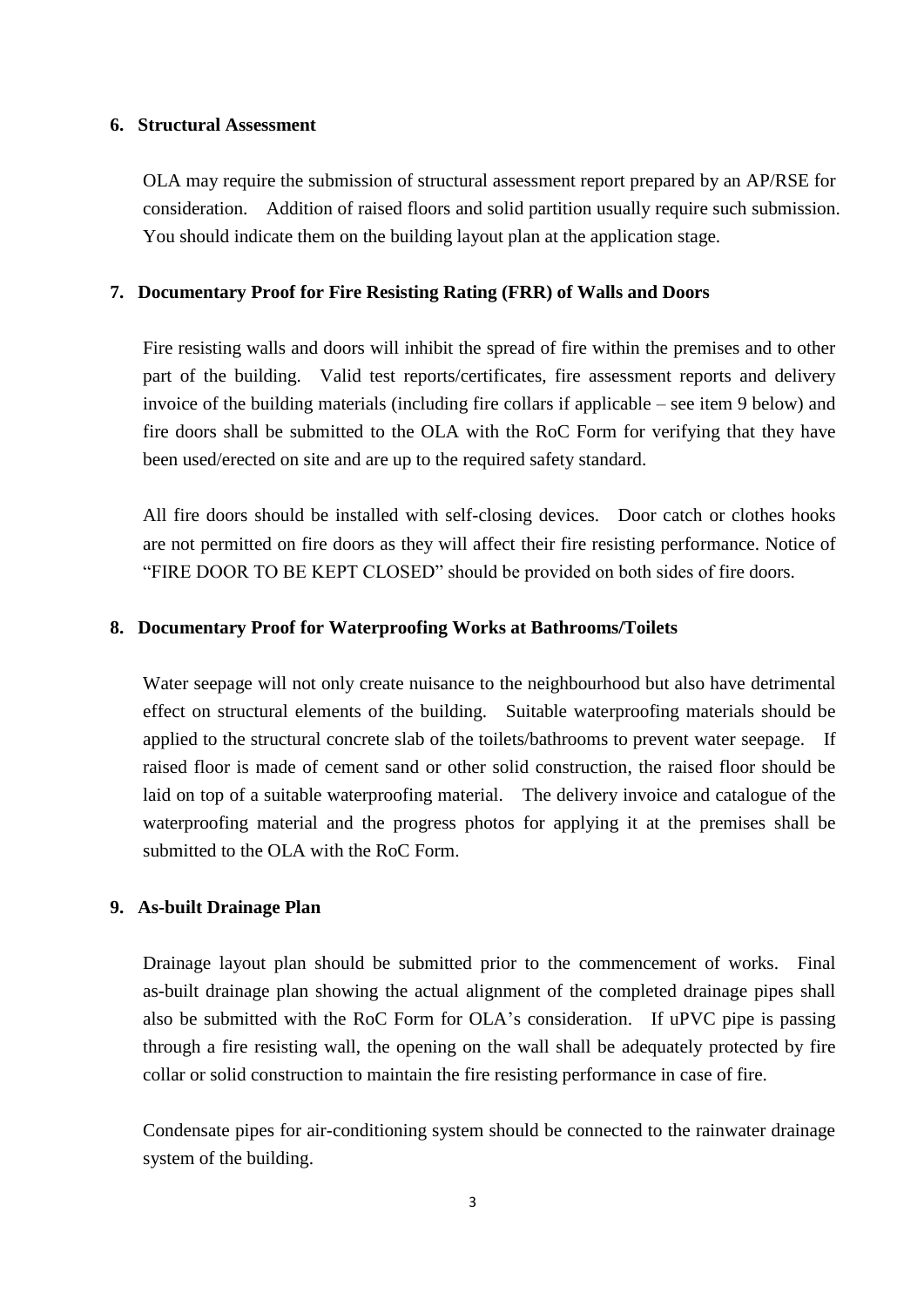## **(C) Fire Safety Requirements**

### **10. FS 251 Certificate for the Fire Service Installations (FSI)**

All fire service installations (FSI) and equipment of building such as sprinkler system, Hose Reel and Fire Hydrant System provided for the premises shall be retained and maintained in efficient working order. The annual maintenance work for such FSI shall be carried out by a registered FSI Contractor and a copy of valid FS 251 Certificate shall be submitted to the OLA as proof of compliance.

Documentary proofs e.g. test report/certificate, etc. should be produced to indicate that the emergency lighting conforms to an approved or acceptable standard for the purpose of verification. The brand name, model and quantity of the emergency lighting units should be stated on the FS 251 Certificate.

# **11. Adequate coverage of sprinkler heads and free from obstruction. FSI/314A Certificate for minor alteration and addition of the existing Sprinkler System.**

The main function of sprinkler heads is to suppress a fire at the incipient stage upon actuation. According to international standards, sprinkler heads should be evenly installed throughout the entire area under protection. For decoration works involving the removal or addition of partitioning walls, adequate coverage of sprinkler heads must be maintained and checked by a Registered Fire Service Installation Contractor. In any case, the operation of sprinkler heads shall not be obstructed by decoration, false ceiling, stacking up of goods, etc.

If there is any change of FSI layout or location of fixed equipment, a FSI/314A Certificate together with 2 copies of the as-built FSI layout plans shall be submitted to the Director of Fire Services in addition to the copy of F.S. 251 as described at item 10 above.

## **12. Documentary Proof for PU foam filled Furniture or Mattress**

All PU foam filled upholstered furniture and covering material used for fabrication of the furniture shall conform to British Standard 7176 (for use in medium hazard premises/building); or Flammability Test Procedure for Seating Furniture for Use in Public Occupancies (Technical Bullet in Number 133) as issued by the Bureau of Home Furnishings and Thermal Insulation, Department of Consumer Affairs, State of California; or to other standard acceptable to the Fire Services Department (FSD).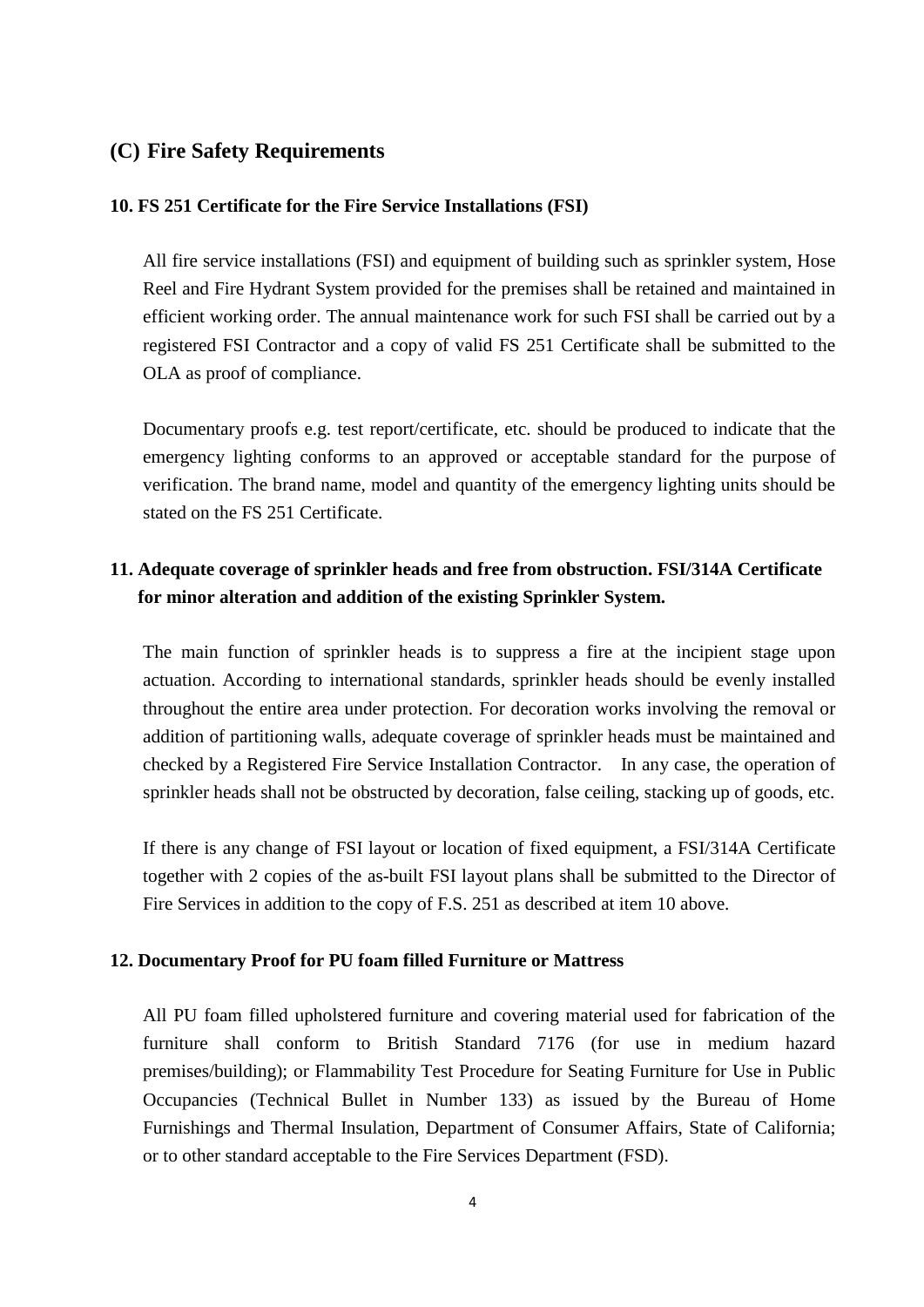All polyurethane (PU) foam filled mattresses and covering material used for fabrication of the mattresses shall conform to British Standard 7177 (for use in medium hazard premises/building); or Flammability Test Procedure for Mattresses for Use in High Risk Occupancies (Technical Bullet in Number 121) or Flammability Test Procedure for Use for Mattresses for Use in Public Buildings (Technical Bulletin Number 129) as issued by the Bureau of Home Furnishings and Thermal Insulation, Department of Consumer Affairs, State of California; or to other standard acceptable to the FSD.

Invoices from manufactures/suppliers and test certificates from testing laboratories indicating that the PU foam filled mattresses and/or furniture items have complied with the specified standards shall be submitted to the OLA with the RoC Form. Test certificate shall be issued by a testing laboratory accredited to conduct test according to the specified standard, and be authenticated by the company stamp of the manufacturer/supplier.

#### **13. Letter of Compliance for the Ventilation System issued by FSD**

The ventilation system, including any exhaust ducting for kitchen, shall be inspected by Ventilation Division (VD) of the FSD to certify compliance with the standards stipulated in the Building (Ventilating Systems) Regulations and FSD Circular Letters where applicable. Detailed layout plan of the ventilating system shall be submitted via the OLA to VD of the FSD for approval. Upon completion of ventilation works, the Registered Specialist Contractor (Ventilation Works Category) shall report completion to VD of the FSD with Form No. "Vent/425". A Letter of Compliance will be issued when the ventilation system has been verified to comply with the requirements.

A copy of the Letter of Compliance shall be submitted to the OLA with the RoC Form.

### **(D) Others**

# **14. Electrical Installation Certificate (WR1 or WR2) issued by the Electrical and Mechanical Services Department.**

Electrical installations in the premises shall be installed, inspected, tested and certified by a registered electrical worker/contractor certificated by the Director of Electrical and Mechanical Services Department. A WR1/WR2 certificate will be issued as proof of compliance with the Electricity Ordinance (Cap. 406).

A copy of the WR1/WR2 certificate shall be submitted to the OLA with the RoC Form.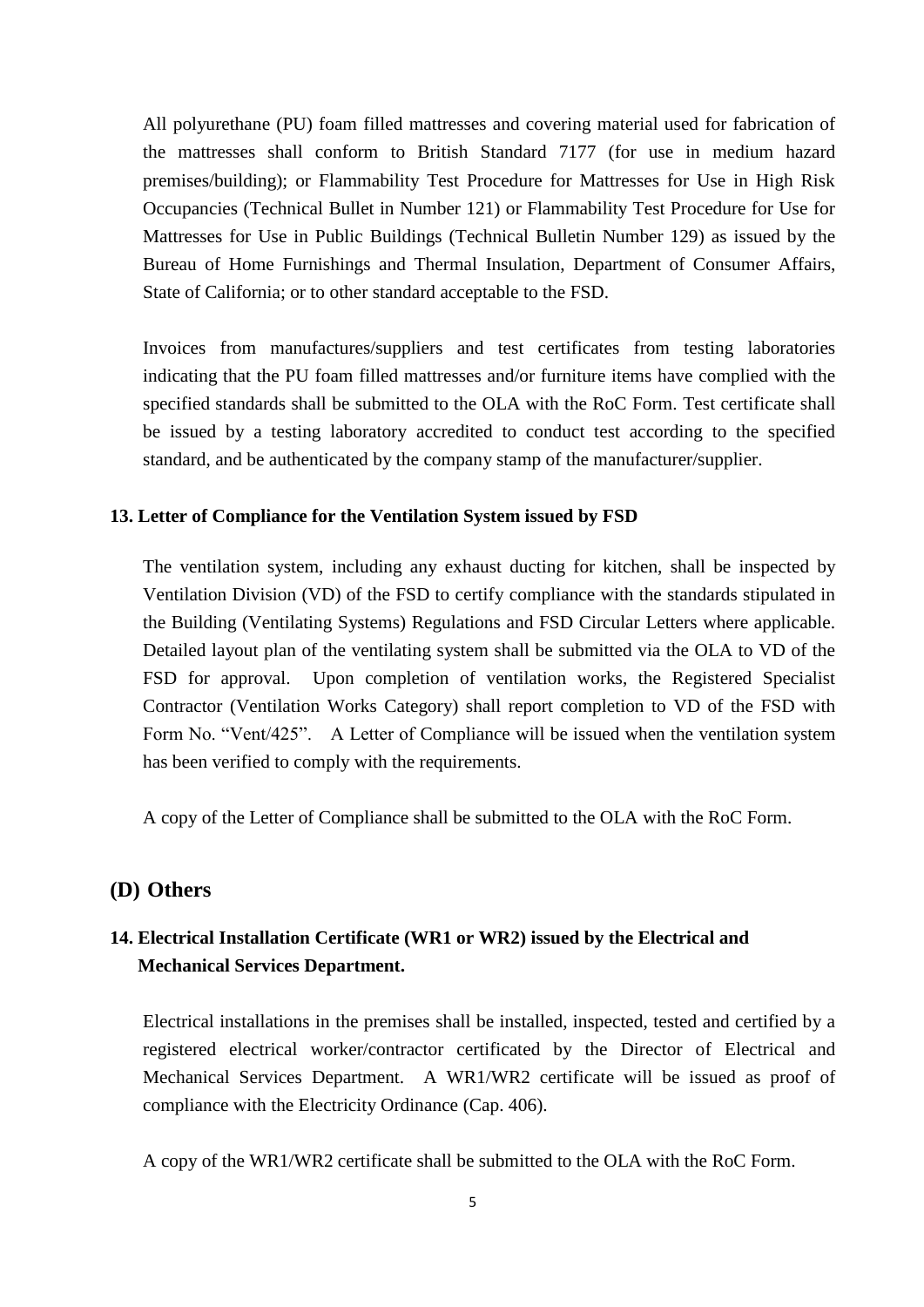### **15. Gas works Completion/ Compliance Certificate**

Any fuel gas installation/appliances installed for use in the premises shall be installed in accordance with the provisions in the Gas Safety Ordinance, Cap 51 by a registered gas contractor. All gas appliance shall be installed in accordance with Part V of the Gas Safety (Installation and Use) Regulations. In the case of gas water heaters, specific requirements contained in regulations 35/36 of the aforesaid regulations and Gas Utilisation Note 3 Part 1 "Installation Requirements for Domestic Instantaneous Gas Water Heaters (up to 70KW)" need to be observed.

Copy of Certificate of Completion/Compliance (Forms EMSD/GSO/16 and EMSD/GSO/17) shall be submitted to the OLA together with the RoC Form.

The gas installation shall be inspected by a registered gas contractor annually, including routine servicing of gas appliances. An annual maintenance certificate shall be submitted to the OLA as proof of compliance.

### **16. Inlet and Outlet of Ventilation Duct**

Apart from the fire resisting construction requirements (see item 12 above), the inlet/outlet of the ventilation ducts should be at least 1 metre apart from any permanent ventilation ducts. Moreover, both ends of any ventilation duct should be provided with a steel mesh or similar material to prevent access by vermin or rubbish and a downturn to prevent rainwater penetration.

**Office of the Licensing Authority Home Affairs Department May 2018**